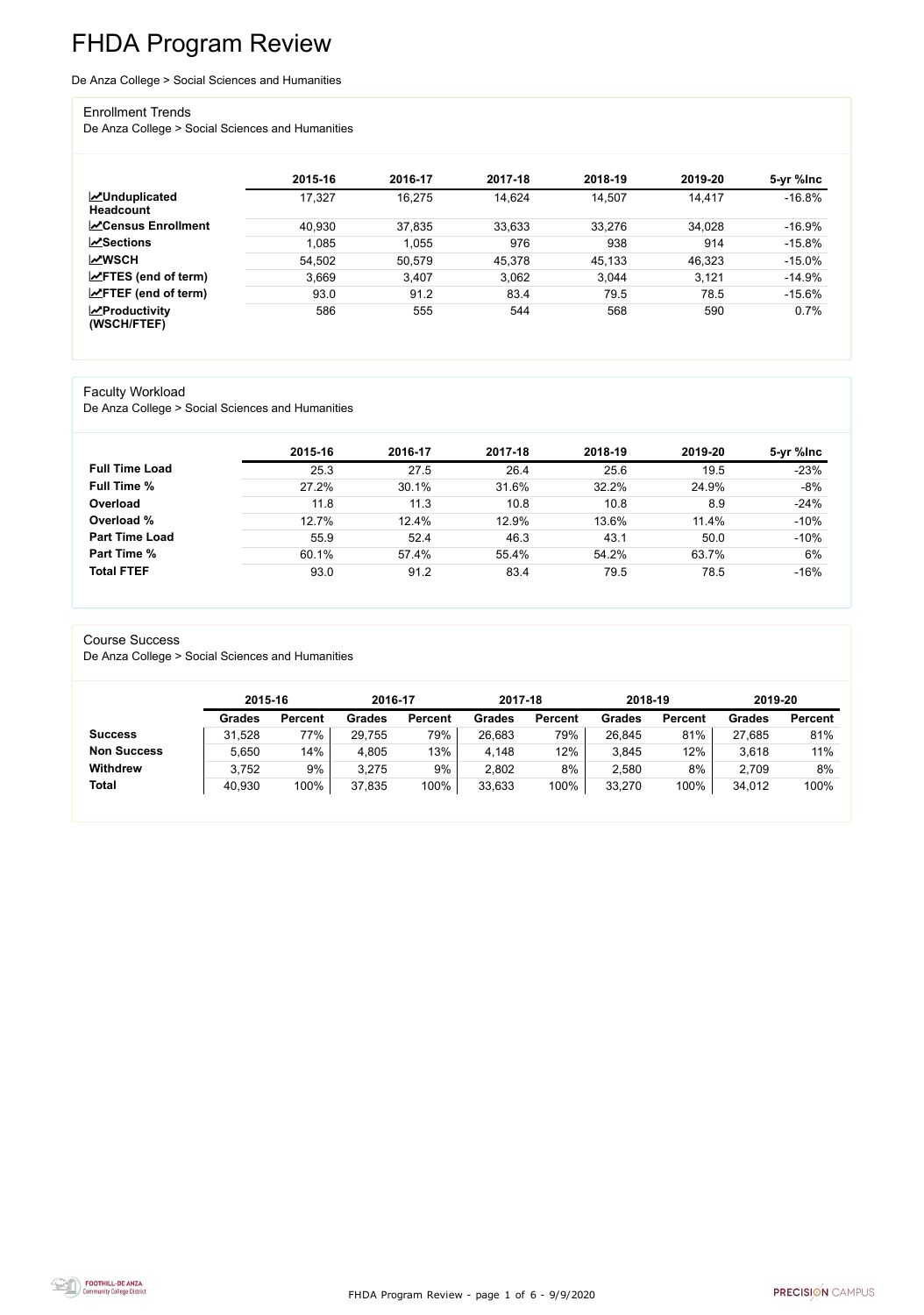FHDA Program Review - page 2 of 6 - 9/9/2020



### Course Success for African American, Latinx, and Filipinx Students

### Course Success for Asian, Native American, Pacific Islander, White, and Decline to State Students

|                    |               | 2015-16        |               | 2016-17        |               | 2017-18        | 2018-19       |                | 2019-20       |                |
|--------------------|---------------|----------------|---------------|----------------|---------------|----------------|---------------|----------------|---------------|----------------|
|                    | <b>Grades</b> | <b>Percent</b> | <b>Grades</b> | <b>Percent</b> | <b>Grades</b> | <b>Percent</b> | <b>Grades</b> | <b>Percent</b> | <b>Grades</b> | <b>Percent</b> |
| <b>Success</b>     | 11,350        | 70%            | 10,414        | 71%            | 9,122         | 71%            | 8,613         | 71%            | 9,106         | 72%            |
| <b>Non Success</b> | 3,061         | 19%            | 2,623         | 18%            | 2,338         | 18%            | 2,225         | 18%            | 2,077         | 16%            |
| <b>Withdrew</b>    | ,861          | 11%            | 1,612         | 11%            | 1,422         | 11%            | .345          | 11%            | 1,405         | 11%            |
| <b>Total</b>       | 16,272        | 100%           | 14,649        | 100%           | 12,882        | 100%           | 12,183        | 100%           | 12,588        | 100%           |

|                    | 2015-16       |                | 2016-17       |                | 2017-18       |                | 2018-19       |                | 2019-20       |                |
|--------------------|---------------|----------------|---------------|----------------|---------------|----------------|---------------|----------------|---------------|----------------|
|                    | <b>Grades</b> | <b>Percent</b> | <b>Grades</b> | <b>Percent</b> | <b>Grades</b> | <b>Percent</b> | <b>Grades</b> | <b>Percent</b> | <b>Grades</b> | <b>Percent</b> |
| <b>Success</b>     | 20,178        | 82%            | 19,341        | 83%            | 17,561        | 85%            | 18,232        | 86%            | 18,579        | 87%            |
| <b>Non Success</b> | 2,589         | 10%            | 2,182         | 9%             | 1,810         | 9%             | 1,620         | 8%             | 1,541         | 7%             |
| <b>Withdrew</b>    | ,891          | 8%             | 1,663         | 7%             | 1,380         | 7%             | 1,235         | 6%             | 1,304         | 6%             |
| <b>Total</b>       | 24,658        | 100%           | 23,186        | 100%           | 20,751        | 100%           | 21,087        | 100%           | 21,424        | 100%           |
|                    |               |                |               |                |               |                |               |                |               |                |

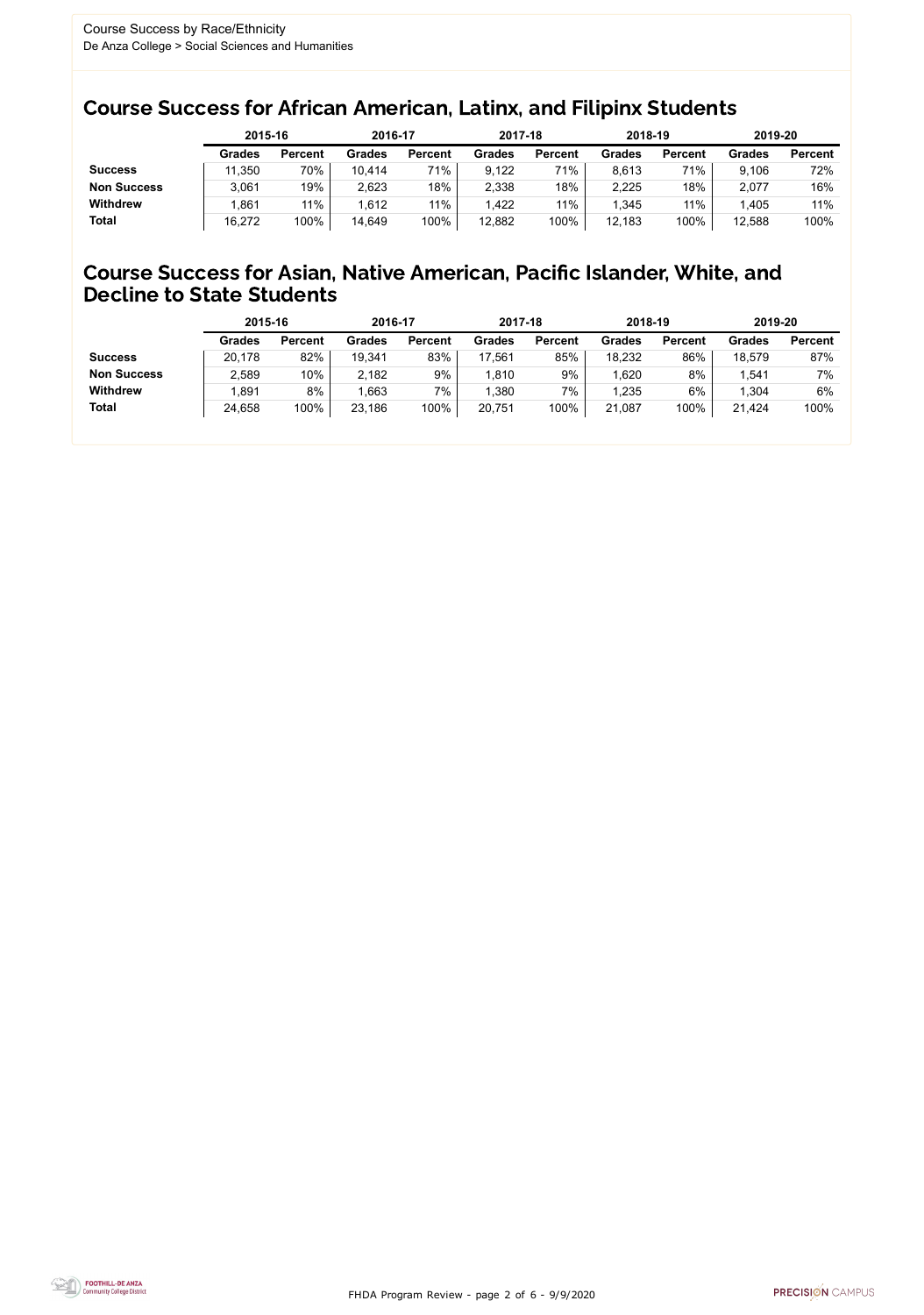FHDA Program Review - page 3 of 6 - 9/9/2020



Some courses may continue to be listed but no longer have data due to renumbering or because the course was not offered in the past five years.



### by Gender

|                     |        | 2015-16        |        | 2016-17        |        | 2017-18        |        | 2018-19        |        | 2019-20        |  |
|---------------------|--------|----------------|--------|----------------|--------|----------------|--------|----------------|--------|----------------|--|
|                     | Enr    | <b>Percent</b> | Enr    | <b>Percent</b> | Enr    | <b>Percent</b> | Enr    | <b>Percent</b> | Enr    | <b>Percent</b> |  |
| <b>Female</b>       | 21,403 | 52%            | 19,872 | 53%            | 17,765 | 53%            | 17,354 | 52%            | 17,888 | 53%            |  |
| <b>Male</b>         | 19,272 | 47%            | 17,722 | 47%            | 15,653 | 47%            | 15,706 | 47%            | 15,867 | 47%            |  |
| <b>Non-Binary</b>   |        | 0%             |        | 0%             | 0      | 0%             |        | $0\%$          | 19     | 0%             |  |
| <b>Not Reported</b> | 255    | $1\%$          | 241    | $1\%$          | 215    | $1\%$          | 211    | 1%             | 254    | 1%             |  |
| <b>Total</b>        | 40,930 | 100%           | 37,835 | 100%           | 33,633 | 100%           | 33,276 | 100%           | 34,028 | 100%           |  |

## by Ethnicity

|                         |        | 2015-16        |        | 2016-17        |        | 2017-18        | 2018-19 |                | 2019-20 |                |
|-------------------------|--------|----------------|--------|----------------|--------|----------------|---------|----------------|---------|----------------|
|                         | Enr    | <b>Percent</b> | Enr    | <b>Percent</b> | Enr    | <b>Percent</b> | Enr     | <b>Percent</b> | Enr     | <b>Percent</b> |
| <b>African American</b> | 1,735  | 4%             | 1,554  | 4%             | 1,406  | 4%             | 1,161   | 3%             | 1,209   | 4%             |
| Asian                   | 16,691 | 41%            | 16,076 | 42%            | 14,582 | 43%            | 15,097  | 45%            | 15,355  | 45%            |
| <b>Filipinx</b>         | 3,045  | 7%             | 2,819  | 7%             | 2,303  | 7%             | 2,011   | 6%             | 2,027   | $6\%$          |
| Latinx                  | 11,492 | 28%            | 10,276 | 27%            | 9,173  | 27%            | 9,015   | 27%            | 9,361   | 28%            |
| <b>Native American</b>  | 165    | $0\%$          | 169    | 0%             | 203    | $1\%$          | 191     | 1%             | 97      | 0%             |
| <b>Pacific Islander</b> | 342    | $1\%$          | 298    | $1\%$          | 271    | $1\%$          | 243     | 1%             | 258     | $1\%$          |
| White                   | 6,674  | 16%            | 6,039  | 16%            | 5,241  | 16%            | 5,085   | 15%            | 4,892   | 14%            |
| <b>Decline to State</b> | 786    | 2%             | 604    | 2%             | 454    | $1\%$          | 473     | $1\%$          | 829     | 2%             |
| <b>Total</b>            | 40,930 | 100%           | 37,835 | 100%           | 33,633 | 100%           | 33,276  | 100%           | 34,028  | 100%           |

## by Age

|              | 2015-16 |                | 2016-17 |                | 2017-18 |                | 2018-19 |                | 2019-20 |                |
|--------------|---------|----------------|---------|----------------|---------|----------------|---------|----------------|---------|----------------|
|              | Enr     | <b>Percent</b> | Enr     | <b>Percent</b> | Enr     | <b>Percent</b> | Enr     | <b>Percent</b> | Enr     | <b>Percent</b> |
| 19 or less   | 10,111  | 25%            | 9,090   | 24%            | 7,620   | 23%            | 8,817   | 26%            | 10,232  | 30%            |
| $20 - 24$    | 22,606  | 55%            | 21,093  | 56%            | 18,756  | 56%            | 17,178  | 52%            | 16,660  | 49%            |
| 25-39        | 6,783   | 17%            | 6,196   | 16%            | 5,913   | 18%            | 5,874   | 18%            | 5,865   | 17%            |
| $40 +$       | 1,430   | 3%             | .456    | 4%             | 1,344   | 4%             | 1,407   | 4%             | 1,271   | 4%             |
| <b>Total</b> | 40,930  | 100%           | 37,835  | 100%           | 33,633  | 100%           | 33,276  | 100%           | 34,028  | 100%           |

### by Education Level

|                           | 2015-16 |                | 2016-17 |                | 2017-18 |                | 2018-19 |                | 2019-20 |                |
|---------------------------|---------|----------------|---------|----------------|---------|----------------|---------|----------------|---------|----------------|
|                           | Enr     | <b>Percent</b> | Enr     | <b>Percent</b> | Enr     | <b>Percent</b> | Enr     | <b>Percent</b> | Enr     | <b>Percent</b> |
| <b>Bachelor or higher</b> | 2,188   | 5%             | 2,118   | 6%             | 2,236   | 7%             | 2,135   | 6%             | 2,217   | 7%             |
| <b>Associate</b>          | 813     | 2%             | 787     | $2\%$          | 713     | 2%             | 716     | 2%             | 699     | 2%             |
| <b>HS/Equivalent</b>      | 35,280  | 86%            | 32,239  | 85%            | 28,344  | 84%            | 28,033  | 84%            | 28,739  | 84%            |
| <b>All Other</b>          | 2,649   | 6%             | 2,691   | 7%             | 2,340   | 7%             | 2,392   | 7%             | 2,373   | 7%             |
| <b>Total</b>              | 40,930  | 100%           | 37,835  | 100%           | 33,633  | 100%           | 33,276  | 100%           | 34,028  | 100%           |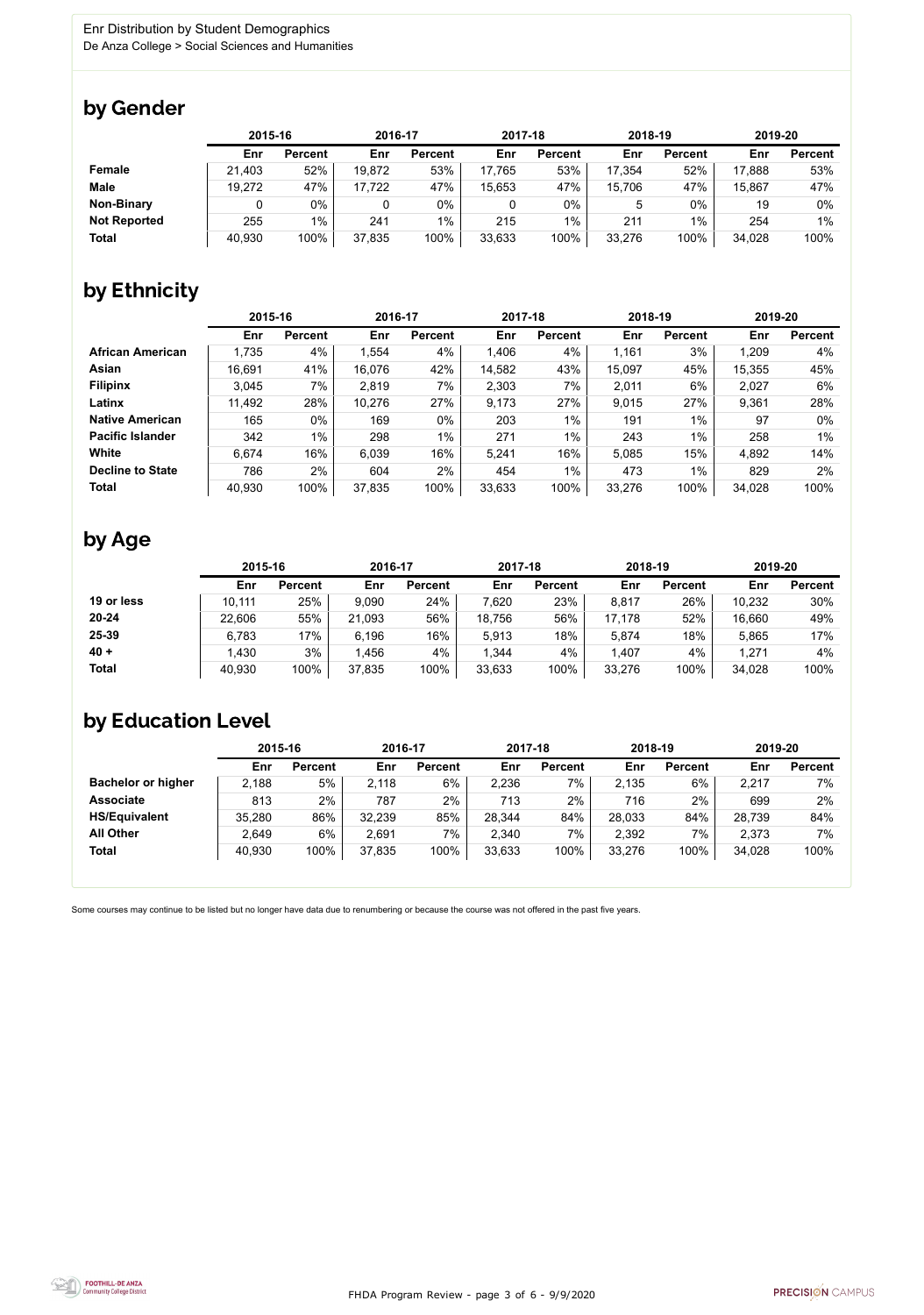FHDA Program Review - page 4 of 6 - 9/9/2020



### Success Rates by Gender De Anza College > Social Sciences and Humanities

|                     | 2019-20        |                |                    |                |                 |                |               |                |  |  |  |  |
|---------------------|----------------|----------------|--------------------|----------------|-----------------|----------------|---------------|----------------|--|--|--|--|
|                     | <b>Success</b> |                | <b>Non Success</b> |                | <b>Withdrew</b> |                | <b>Total</b>  |                |  |  |  |  |
|                     | <b>Grades</b>  | <b>Percent</b> | <b>Grades</b>      | <b>Percent</b> | <b>Grades</b>   | <b>Percent</b> | <b>Grades</b> | <b>Percent</b> |  |  |  |  |
| Female              | 14,813         | 83%            | 1,673              | 9%             | 1,388           | 8%             | 17,874        | 100%           |  |  |  |  |
| <b>Male</b>         | 12,655         | 80%            | 1,907              | 12%            | 1,303           | 8%             | 15,865        | 100%           |  |  |  |  |
| <b>Non-Binary</b>   | 11             | 58%            | 4                  | 21%            | 4               | 21%            | 19            | 100%           |  |  |  |  |
| <b>Not Reported</b> | 206            | 81%            | 34                 | 13%            | 14              | 6%             | 254           | 100%           |  |  |  |  |
| All                 | 27,685         | 81%            | 3,618              | 11%            | 2,709           | 8%             | 34,012        | 100%           |  |  |  |  |

|                     |               | 2018-19                              |               |                |               |                 |               |                |  |  |  |  |  |
|---------------------|---------------|--------------------------------------|---------------|----------------|---------------|-----------------|---------------|----------------|--|--|--|--|--|
|                     |               | <b>Non Success</b><br><b>Success</b> |               |                |               | <b>Withdrew</b> | <b>Total</b>  |                |  |  |  |  |  |
|                     | <b>Grades</b> | <b>Percent</b>                       | <b>Grades</b> | <b>Percent</b> | <b>Grades</b> | <b>Percent</b>  | <b>Grades</b> | <b>Percent</b> |  |  |  |  |  |
| Female              | 14,285        | 82%                                  | 1,731         | 10%            | 1,335         | 8%              | 17,351        | 100%           |  |  |  |  |  |
| <b>Male</b>         | 12,387        | 79%                                  | 2,086         | 13%            | 1,230         | 8%              | 15,703        | 100%           |  |  |  |  |  |
| <b>Non-Binary</b>   | ◠             | 60%                                  | ົ             | 40%            | 0             | $0\%$           | 5             | 100%           |  |  |  |  |  |
| <b>Not Reported</b> | 170           | 81%                                  | 26            | 12%            | 15            | 7%              | 211           | 100%           |  |  |  |  |  |
| All                 | 26,845        | 81%                                  | 3,845         | 12%            | 2,580         | 8%              | 33,270        | 100%           |  |  |  |  |  |

|                     |               | 2017-18                                                                 |               |                |               |                |               |                |  |  |  |  |  |
|---------------------|---------------|-------------------------------------------------------------------------|---------------|----------------|---------------|----------------|---------------|----------------|--|--|--|--|--|
|                     |               | <b>Withdrew</b><br><b>Total</b><br><b>Non Success</b><br><b>Success</b> |               |                |               |                |               |                |  |  |  |  |  |
|                     | <b>Grades</b> | <b>Percent</b>                                                          | <b>Grades</b> | <b>Percent</b> | <b>Grades</b> | <b>Percent</b> | <b>Grades</b> | <b>Percent</b> |  |  |  |  |  |
| Female              | 14,406        | 81%                                                                     | 1,916         | 11%            | 1,443         | 8%             | 17,765        | 100%           |  |  |  |  |  |
| <b>Male</b>         | 12,099        | 77%                                                                     | 2,208         | 14%            | 1,346         | 9%             | 15,653        | 100%           |  |  |  |  |  |
| <b>Non-Binary</b>   | 0             | N/A                                                                     |               | N/A            | 0             | N/A            | 0             | 100%           |  |  |  |  |  |
| <b>Not Reported</b> | 178           | 83%                                                                     | 24            | 11%            | 13            | 6%             | 215           | 100%           |  |  |  |  |  |
| All                 | 26,683        | 79%                                                                     | 4,148         | 12%            | 2,802         | 8%             | 33,633        | 100%           |  |  |  |  |  |

|                     |                |                |                    | 2016-17        |                 |                |               |                |
|---------------------|----------------|----------------|--------------------|----------------|-----------------|----------------|---------------|----------------|
|                     | <b>Success</b> |                | <b>Non Success</b> |                | <b>Withdrew</b> |                | <b>Total</b>  |                |
|                     | <b>Grades</b>  | <b>Percent</b> | <b>Grades</b>      | <b>Percent</b> | <b>Grades</b>   | <b>Percent</b> | <b>Grades</b> | <b>Percent</b> |
| Female              | 16,010         | 81%            | 2,243              | 11%            | 1,619           | 8%             | 19,872        | 100%           |
| <b>Male</b>         | 13,532         | 76%            | 2,545              | 14%            | 1,645           | 9%             | 17,722        | 100%           |
| <b>Non-Binary</b>   | 0              | N/A            |                    | N/A            | 0               | N/A            |               | 100%           |
| <b>Not Reported</b> | 213            | 88%            | 17                 | 7%             | 11              | 5%             | 241           | 100%           |
| All                 | 29,755         | 79%            | 4,805              | 13%            | 3,275           | 9%             | 37,835        | 100%           |

|                     |               | 2015-16                                                                 |               |                |               |                |               |                |  |  |
|---------------------|---------------|-------------------------------------------------------------------------|---------------|----------------|---------------|----------------|---------------|----------------|--|--|
|                     |               | <b>Total</b><br><b>Withdrew</b><br><b>Non Success</b><br><b>Success</b> |               |                |               |                |               |                |  |  |
|                     | <b>Grades</b> | <b>Percent</b>                                                          | <b>Grades</b> | <b>Percent</b> | <b>Grades</b> | <b>Percent</b> | <b>Grades</b> | <b>Percent</b> |  |  |
| <b>Female</b>       | 16,936        | 79%                                                                     | 2,651         | 12%            | 1,816         | 8%             | 21,403        | 100%           |  |  |
| <b>Male</b>         | 14,384        | 75%                                                                     | 2,971         | 15%            | 1,917         | 10%            | 19,272        | 100%           |  |  |
| <b>Non-Binary</b>   |               | N/A                                                                     | 0             | N/A            |               | N/A            |               | 100%           |  |  |
| <b>Not Reported</b> | 208           | 82%                                                                     | 28            | 11%            | 19            | 7%             | 255           | 100%           |  |  |
| All                 | 31,528        | 77%                                                                     | 5,650         | 14%            | 3,752         | 9%             | 40,930        | 100%           |  |  |

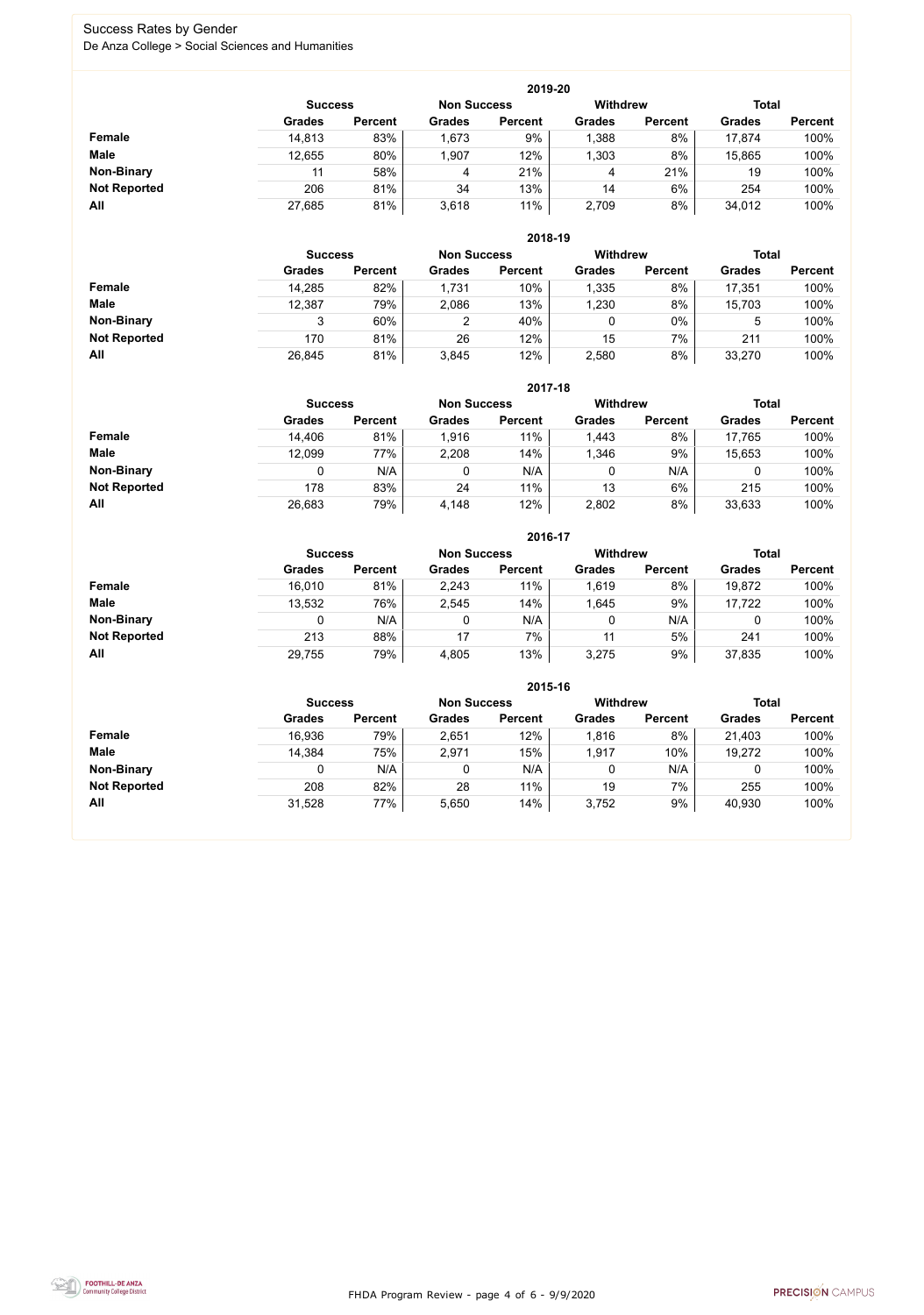FHDA Program Review - page 5 of 6 - 9/9/2020



### Success Rates by Age De Anza College > Social Sciences and Humanities

|            | 2019-20       |                |               |                |                 |                |               |                |  |
|------------|---------------|----------------|---------------|----------------|-----------------|----------------|---------------|----------------|--|
|            |               | <b>Success</b> |               |                | <b>Withdrew</b> |                | <b>Total</b>  |                |  |
|            | <b>Grades</b> | <b>Percent</b> | <b>Grades</b> | <b>Percent</b> | <b>Grades</b>   | <b>Percent</b> | <b>Grades</b> | <b>Percent</b> |  |
| 19 or less | 8,446         | 83%            | 1,061         | 10%            | 721             | 7%             | 10,228        | 100%           |  |
| $20 - 24$  | 13,284        | 80%            | 1,962         | 12%            | 1,406           | 8%             | 16,652        | 100%           |  |
| 25-39      | 4,842         | 83%            | 530           | 9%             | 489             | 8%             | 5,861         | 100%           |  |
| $40 +$     | 1,113         | 88%            | 65            | 5%             | 93              | 7%             | 1,271         | 100%           |  |
| All        | 27,685        | 81%            | 3,618         | 11%            | 2,709           | 8%             | 34,012        | 100%           |  |

|            | 2018-19        |                    |               |                 |               |                |               |                |  |
|------------|----------------|--------------------|---------------|-----------------|---------------|----------------|---------------|----------------|--|
|            | <b>Success</b> | <b>Non Success</b> |               | <b>Withdrew</b> |               | <b>Total</b>   |               |                |  |
|            | <b>Grades</b>  | <b>Percent</b>     | <b>Grades</b> | <b>Percent</b>  | <b>Grades</b> | <b>Percent</b> | <b>Grades</b> | <b>Percent</b> |  |
| 19 or less | 7,200          | 82%                | 1,042         | 12%             | 574           | 7%             | 8,816         | 100%           |  |
| $20 - 24$  | 13,696         | 80%                | 2,108         | 12%             | 1,372         | 8%             | 17,176        | 100%           |  |
| 25-39      | 4,734          | 81%                | 608           | 10%             | 529           | 9%             | 5,871         | 100%           |  |
| $40 +$     | 1,215          | 86%                | 87            | 6%              | 105           | 7%             | 1,407         | 100%           |  |
| All        | 26,845         | 81%                | 3,845         | 12%             | 2,580         | 8%             | 33,270        | 100%           |  |

|            |                |                |                    | 2017-18        |                 |                |               |                |
|------------|----------------|----------------|--------------------|----------------|-----------------|----------------|---------------|----------------|
|            | <b>Success</b> |                | <b>Non Success</b> |                | <b>Withdrew</b> |                | <b>Total</b>  |                |
|            | <b>Grades</b>  | <b>Percent</b> | <b>Grades</b>      | <b>Percent</b> | <b>Grades</b>   | <b>Percent</b> | <b>Grades</b> | <b>Percent</b> |
| 19 or less | 6,184          | 81%            | 884                | 12%            | 552             | 7%             | 7,620         | 100%           |
| $20 - 24$  | 14,583         | 78%            | 2,538              | 14%            | 1,635           | 9%             | 18,756        | 100%           |
| 25-39      | 4,761          | 81%            | 648                | 11%            | 504             | 9%             | 5,913         | 100%           |
| $40 +$     | 1,155          | 86%            | 78                 | 6%             | 111             | 8%             | 1,344         | 100%           |
| All        | 26,683         | 79%            | 4,148              | 12%            | 2,802           | 8%             | 33,633        | 100%           |

|            | 2016-17        |                |                    |                |                 |                |               |                |  |  |
|------------|----------------|----------------|--------------------|----------------|-----------------|----------------|---------------|----------------|--|--|
|            | <b>Success</b> |                | <b>Non Success</b> |                | <b>Withdrew</b> |                | <b>Total</b>  |                |  |  |
|            | <b>Grades</b>  | <b>Percent</b> | <b>Grades</b>      | <b>Percent</b> | <b>Grades</b>   | <b>Percent</b> | <b>Grades</b> | <b>Percent</b> |  |  |
| 19 or less | 7,359          | 81%            | 1,120              | 12%            | 611             | 7%             | 9,090         | 100%           |  |  |
| $20 - 24$  | 16,262         | 77%            | 2,926              | 14%            | 1,905           | 9%             | 21,093        | 100%           |  |  |
| 25-39      | 4,869          | 79%            | 679                | 11%            | 648             | 10%            | 6,196         | 100%           |  |  |
| $40 +$     | 1,265          | 87%            | 80                 | 5%             | 111             | 8%             | 1,456         | 100%           |  |  |
| All        | 29,755         | 79%            | 4,805              | 13%            | 3,275           | 9%             | 37,835        | 100%           |  |  |

|            |                |                |                    | 2015-16        |                 |                |               |                |
|------------|----------------|----------------|--------------------|----------------|-----------------|----------------|---------------|----------------|
|            | <b>Success</b> |                | <b>Non Success</b> |                | <b>Withdrew</b> |                | <b>Total</b>  |                |
|            | <b>Grades</b>  | <b>Percent</b> | <b>Grades</b>      | <b>Percent</b> | <b>Grades</b>   | <b>Percent</b> | <b>Grades</b> | <b>Percent</b> |
| 19 or less | 8,067          | 80%            | 1,332              | 13%            | 712             | 7%             | 10,111        | 100%           |
| $20 - 24$  | 16,926         | 75%            | 3,429              | 15%            | 2,251           | 10%            | 22,606        | 100%           |
| 25-39      | 5,311          | 78%            | 788                | 12%            | 684             | 10%            | 6,783         | 100%           |
| $40 +$     | 1,224          | 86%            | 101                | 7%             | 105             | 7%             | 1,430         | 100%           |
| All        | 31,528         | 77%            | 5,650              | 14%            | 3,752           | 9%             | 40,930        | 100%           |